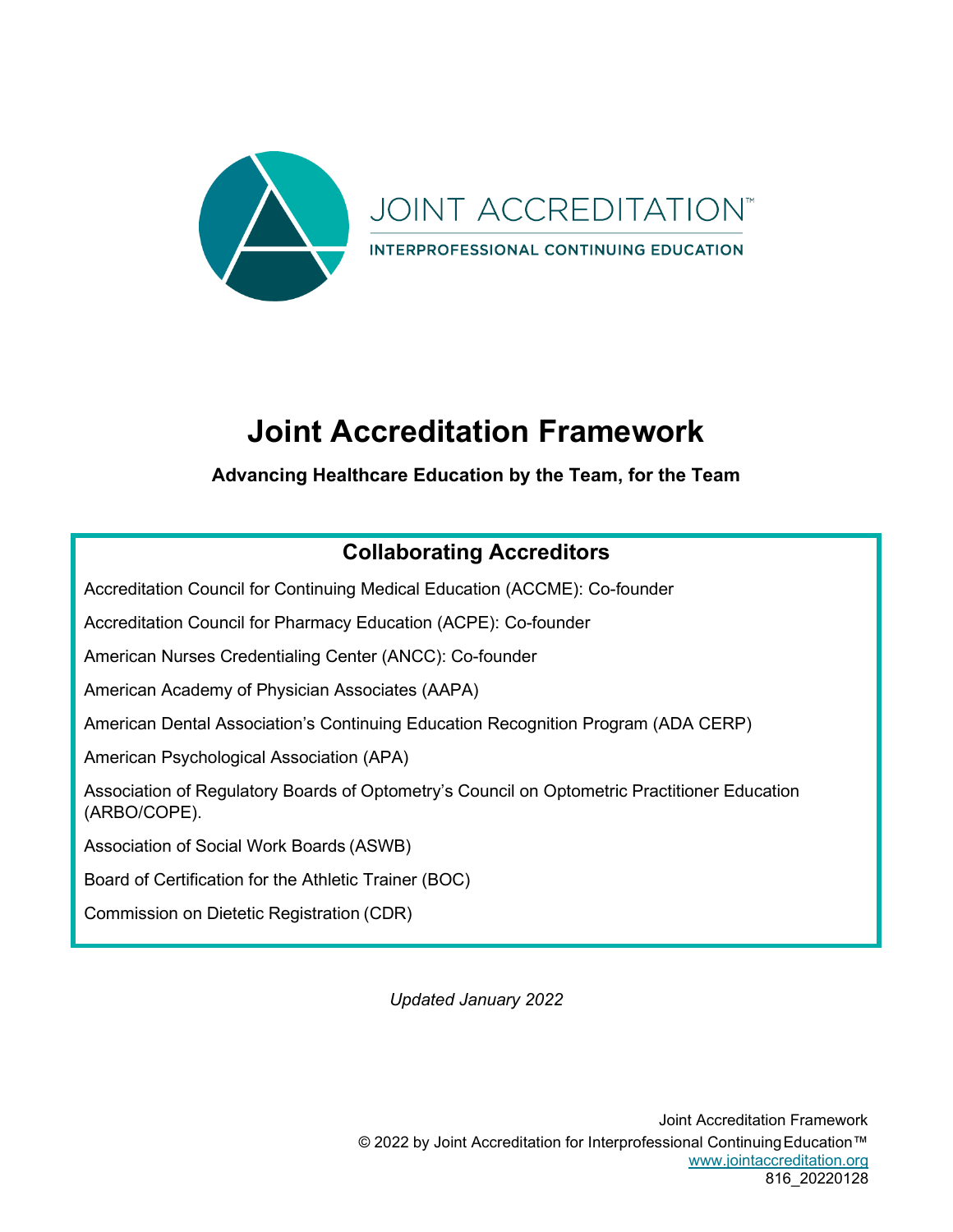## **Contents**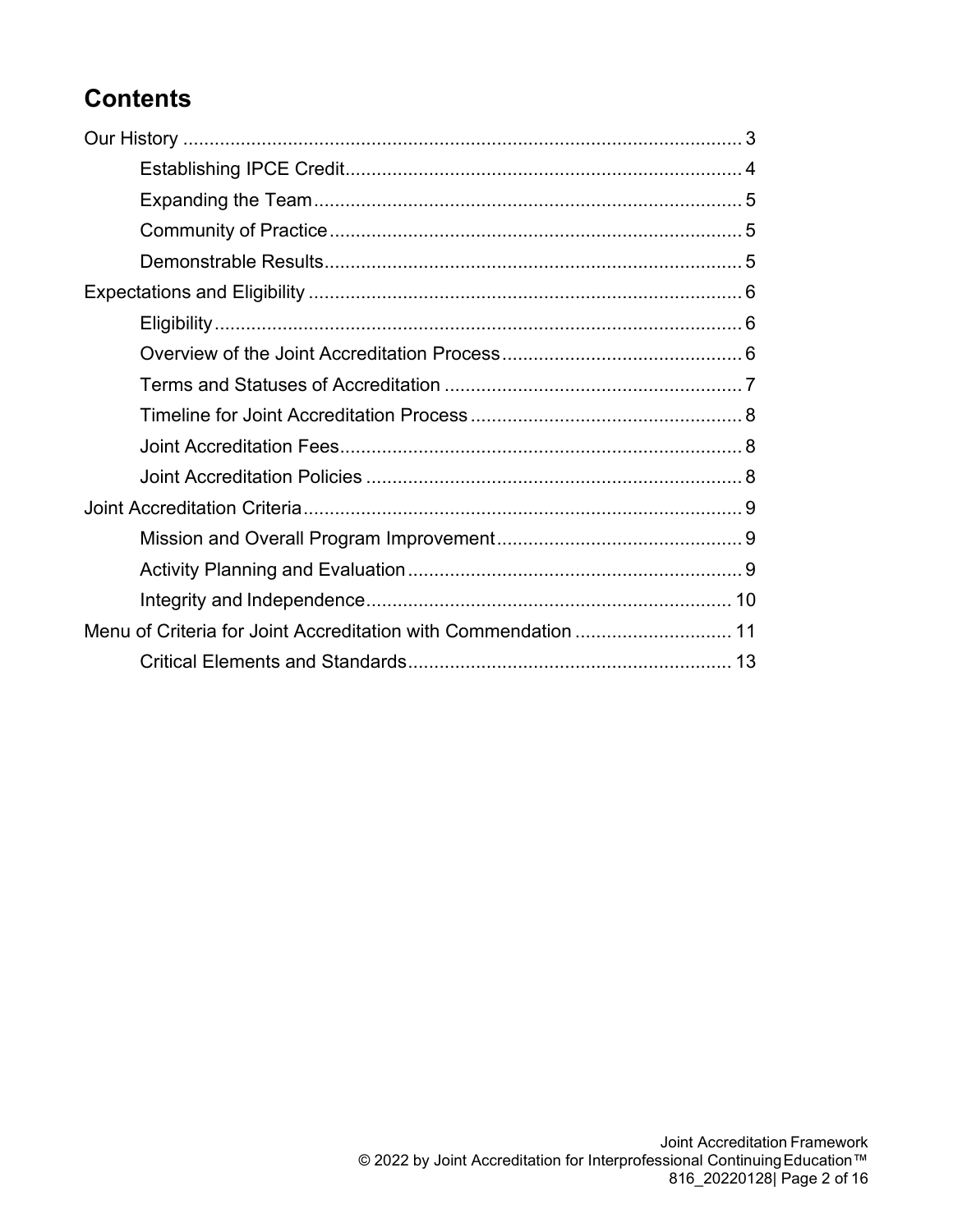

## **Our History**

<span id="page-2-0"></span>For decades, health leadership organizations have identified interprofessional education and teambased care as a critical component of healthcare quality and safety. The Institute of Medicine (IOM) issued a series of reports demonstrating the relationship between poor team performance and negative patient outcomes and called on accreditors, licensing, and certifying bodies to use their oversight processes as levers for change. Toward that end, three national accreditors in medicine, nursing, and pharmacy collaborated to create a unified accreditation system, setting standards for interprofessional continuing education (IPCE) and establishing an IPCE credit that designates activities planned by and for healthcare teams.

Cofounded in 2009 by the Accreditation Council for Continuing Medical Education (ACCME), the Accreditation Council for Pharmacy Education (ACPE), and the American Nurses Credentialing Center (ANCC), Joint Accreditation for Interprofessional Continuing Education™ established the standards for interprofessional continuing education (IPCE) planned by the healthcare team, for the healthcare team. The first organizations were reviewed and granted Joint Accreditation in 2010. This collaboration offers organizations the opportunity to be simultaneously accredited to design and deliver IPCE for multiple professions through a single, unified application process, fee structure, and set of accreditation standards. Joint Accreditation is the first and only program in the world offering this benefit.

To create Joint Accreditation, the collaborating accreditors applied the principles of interprofessional collaborative practice for healthcare professionals to their own collaboration: trust, mutual respect, a willingness to build consensus and relinquish or adapt some individual approaches, and commitment to collaborate. The accreditors aimed to support interprofessional collaborative practice through IPCE, decrease the documentation burden for accredited organizations, harmonize their systems and requirements, maintain strict standards for educational quality and independence, and create foundational principles for IPCE.

Joint Accreditation standards reflect the accreditors' shared principles and apply regardless of whether the activity is designed by and for a single profession, or by and for an interprofessional team. All educational activities must be based on an identified professional practice gap(s), reflect adult learning principles, and include evaluation. Content must be valid, evidence-based, and independent of commercial influence or bias. To deliver IPCE activities, providers utilize an educational planning process that reflects input from those healthcare professionals who make up the team. The education is designed to address the professional practice gaps of the team, and to change the skills and strategy and/or performance of the healthcare team, or patient outcomes. This process is described below.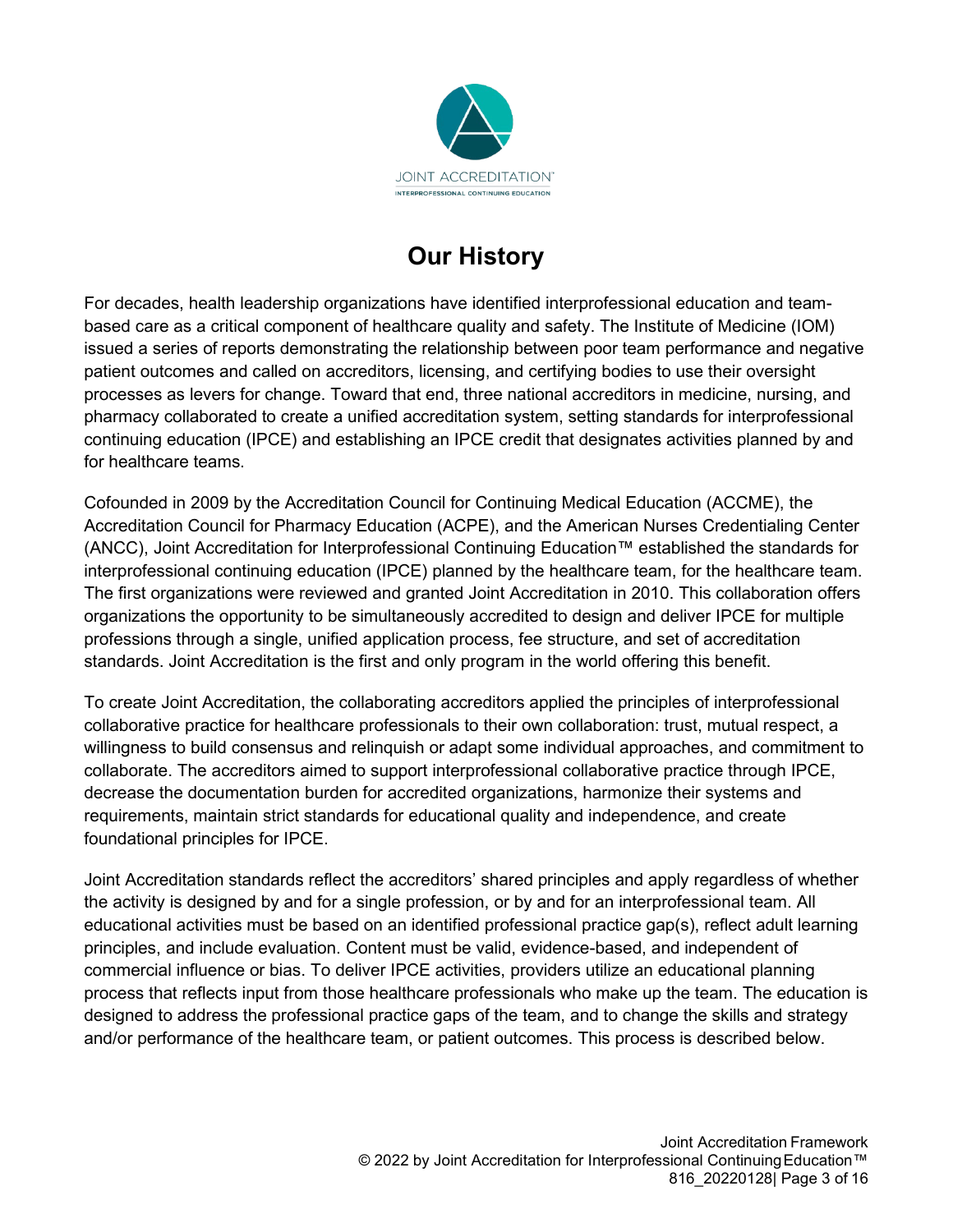#### **Planning for Interprofessional Continuing Education Activities**

The planning process for educational activities classified as interprofessional must demonstrate:

- An integrated planning process that includes healthcare professionals from two or more professions.
- An integrated planning process that includes healthcare professionals who are reflective of the target audience members the activity is designed to address.
- An intent to achieve outcome(s) that reflect a change in skills, strategy, or performance ofthe healthcare team and/or patient outcomes.
- Reflection of one or more of the interprofessional competencies to include values/ethics, roles/responsibilities, interprofessional communication, and/or teams/teamwork.
- An opportunity for learners to learn with, from, and about each other.
- Activity evaluations that seek to determine:
	- $\circ$  Changes in skills, strategy, performance of one's role or contribution as a member of the healthcare team; and/or
	- o Impact on the healthcare team; and/or
	- o Impact on patient outcomes

<span id="page-3-1"></span>The ACCME, ACPE, and ANCC began making Joint Accreditation decisions in July 2010. By 2020, there were more than 100 jointly accredited providers. Over the years, the criteria and processes have been updated to reflect the experiences of the jointly accredited providers and the accreditors, and to be more aligned with other stakeholders of interprofessional collaborative practice. In 2019, the accreditors introduced a new, optional Menu of Criteria for Joint Accreditation with Commendation. The goal of the new criteria is to promote the value of IPCE, encourage the continued evolution of IPCE programs, and reward jointly accredited providers that implement exemplary practices and generate meaningful outcomes.

#### <span id="page-3-0"></span>**Establishing IPCE Credit**

In 2017, Joint Accreditation established a new, optional credit mark. Interprofessional Continuing Education (IPCE) credits for learning and change are awarded by jointly accredited providers to identify activities that have been planned by and for the healthcare team. Research has shown that IPCE makes a substantial difference to healthcare teams



and the patients they serve. Joint Accreditation created the IPCE credit in recognition of these contributions and in response to requests from jointly accredited providers and learners. The IPCE credit for learning and change enables healthcare leaders; educators; team members; certifying, licensing, and regulatory bodies; and other healthcare stakeholders to identify activities specifically designed to improve team collaboration and patient care. IPCE credit has been recognized by the Federation of State Medical Boards (FSMB) and the Georgia State Board of Pharmacy.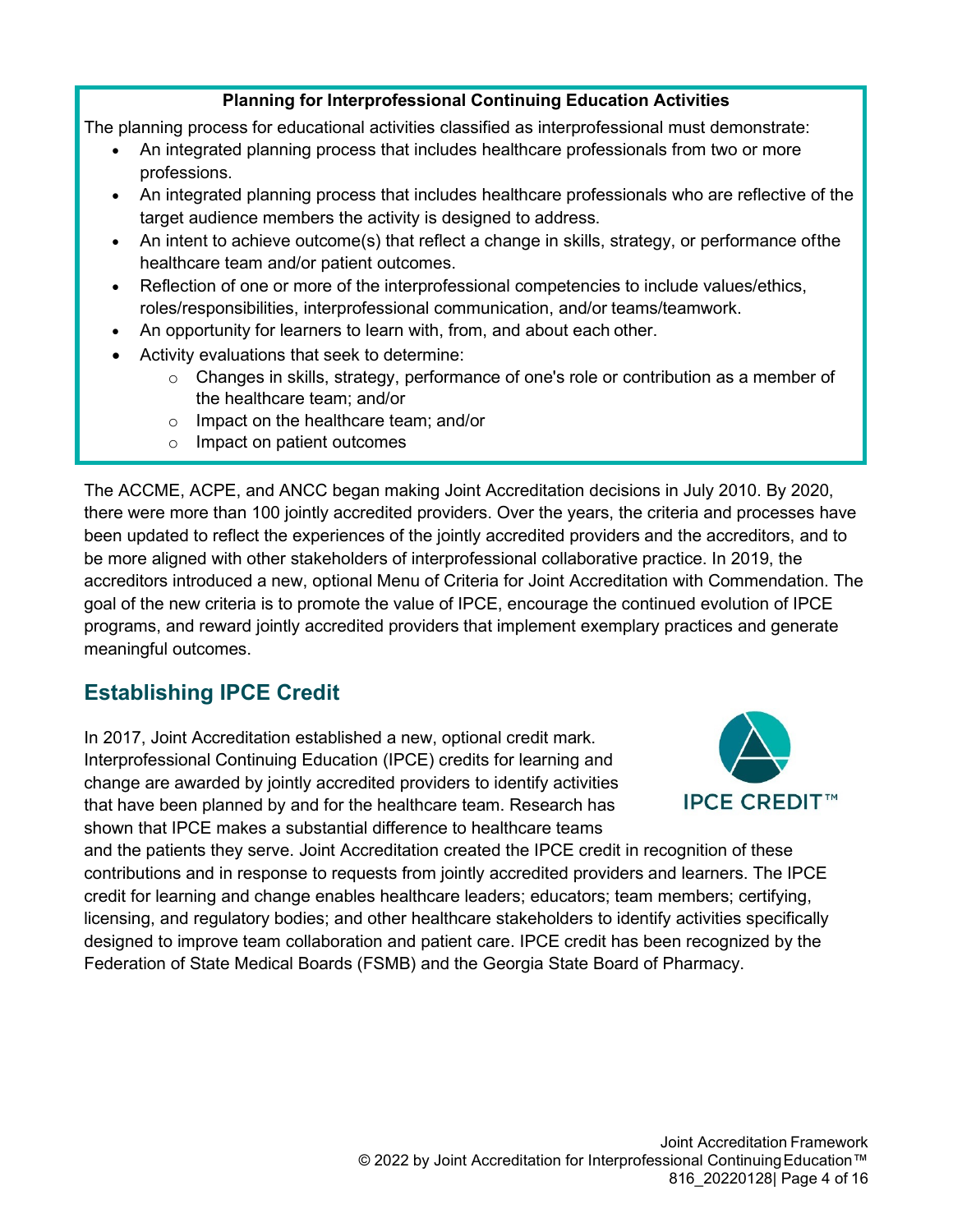### **Expanding the Team**

During the last several years, Joint Accreditation was pleased to announce new collaborations with colleague accreditors in the health professions.

The new collaborations give jointly accredited organizations the option to offer single profession, multi- profession, and IPCE activities for athletic trainers, dentists, dietitians, optometrists, physician associates (PAs), psychologists, and/or social workers, without needing to attain separate accreditations.

- 2018: American Academy of Physician Associates (AAPA) and the Association of Regulatory Boards of Optometry's Council on Optometric Practitioner Education (ARBO/COPE)
- 2019: American Psychological Association (APA) and the Association of Social Work Boards (ASWB)
- 2020: American Dental Association's Continuing Education Recognition Program (ADA CERP) and the Commission on Dietetic Registration (CDR)
- 2021: Board of Certification for the Athletic Trainer (BOC)

#### **Collaborating Accreditors**

Accreditation Council for Continuing Medical Education (ACCME): Co-founder

Accreditation Council for Pharmacy Education (ACPE): Co-founder

American Nurses Credentialing Center (ANCC): Co-founder

American Academy of Physician Associates (AAPA)

American Dental Association's Continuing Education Recognition Program (ADA CERP)

American Psychological Association (APA)

Association of Regulatory Boards of Optometry's Council on Optometric Practitioner Education (ARBO/COPE)

Association of Social Work Boards (ASWB)

Board of Certification for the Athletic Trainer (BOC)

Commission on Dietetic Registration (CDR)

#### <span id="page-4-0"></span>**Community of Practice**

Joint Accreditation supports the evolution of IPCE by sustaining a community of practice for jointly accredited providers and other stakeholders. The accreditors convene leadership summits for the IPCE community, hold workshops for organizations interested in learning more about Joint Accreditation, produce educational resources and reports, and initiate collaborations across the healthcare professions to further the development of IPCE.

#### <span id="page-4-1"></span>**Demonstrable Results**

There is a growing body of evidence supporting the relationship between engagement in IPCE and improvements in healthcare professionals' knowledge, attitudes, competence, and performance, as well as patient or system outcomes. Joint Accreditation has led to a significant increase in the number of organizations developing team-based education, and an increase in the ability to measure team performance and patient outcomes. Increasingly, leaders and employers are asking for educational strategies that will support interprofessional teamwork within their institutions.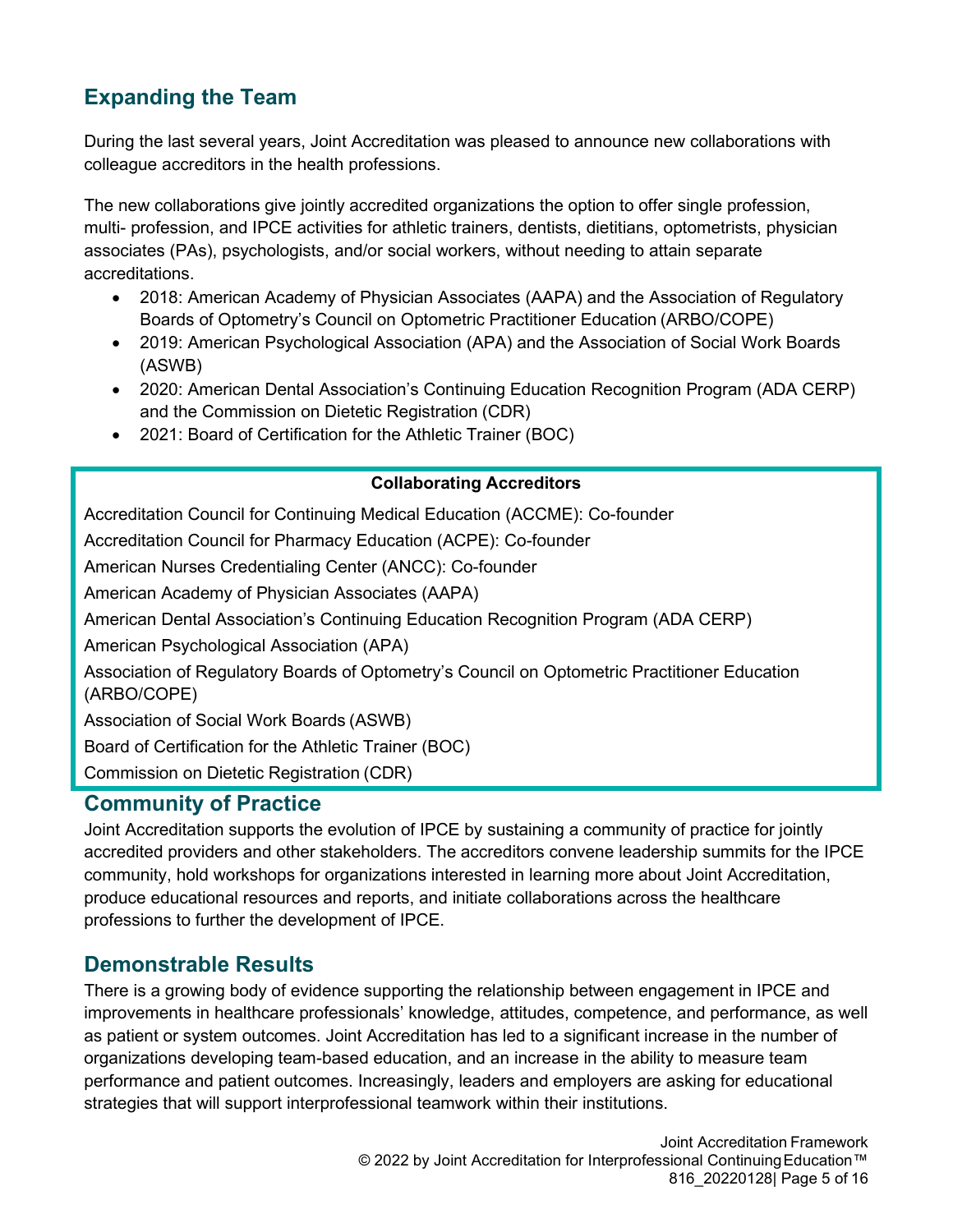#### **Definition of Interprofessional Continuing Education (IPCE)**

Interprofessional continuing education (IPCE) is when **members** from two or more professions **learn with, from, and about each other** to enable effective collaboration and improve health outcomes (ACCME, ACPE, ANCC, 2015)

#### **Expectations and Eligibility**

<span id="page-5-0"></span>As an organization that builds bridges with other stakeholders through collaboration and cooperation, the provider of IPCE participates within a framework for quality improvement by planning, offering and evaluating education for teams comprised of two or more healthcare professionals. The goal of this education is to address the professional practice gaps of the healthcare team using an educational planning process that reflects input from those healthcare professionals who make up the team. The education is designed to change the skills/strategy and/or performance of the healthcare team, and/or patient outcomes. Joint accreditation offers an additional option—not a restriction—for continuing education providers. Organizations that are accredited separately can also produce education for healthcare teams, and organizations that are awarded joint accreditation can also produce education that is specific to a single profession.

#### <span id="page-5-1"></span>**Eligibility**

Organizations are eligible to seek accreditation as a jointly accredited provider if:

- The organization's structure and processes to plan and present education designed by and for the healthcare team have been in place and fully functional for at least the past 18months;
- At least 25% of the educational activities delivered by the organization during the past 18 months**,** or during a jointly accredited provider's current term of accreditation**,** are comprised of education designed by and for the healthcare team; and
- The organization engages in the joint accreditation process and demonstrates compliance with the criteria described in this document, and is in good standing, if currently accredited by any of the collaborating accreditors.

To learn more about the eligibility process, please visit our [eligibility webpage.](https://www.jointaccreditation.org/eligibility)

#### <span id="page-5-2"></span>**Overview of the Joint Accreditation Process**

An organization seeking accreditation as a jointly accredited provider will submit materials including a self-study report and supporting activity files, along with a fee, and will participate in the process of accreditation review that is jointly administered by ACCME, ACPE, and ANCC, and the other collaborating accreditors. The review process is expected to take approximately 13 months and will include:

- Submission of an "intent to apply" form that includes eligibility screening questions and payment of an eligibility review fee;
- Engagement by the provider in a self-study to reflect on its program of continuing education;
- Submission of a self-study report in which the provider describes its practices and verifies these practices using examples;
- An interview conducted by a team of volunteer surveyors and a staff member;
- Review of activity documentation in activity files;
- Review of materials by a Joint Accreditation Review Committee (Joint ARC) comprised of representatives of the collaborating accreditors;
- Recommendation of the Joint ARC to the governing boards/commission of ACCME, ACPE, and ANCC.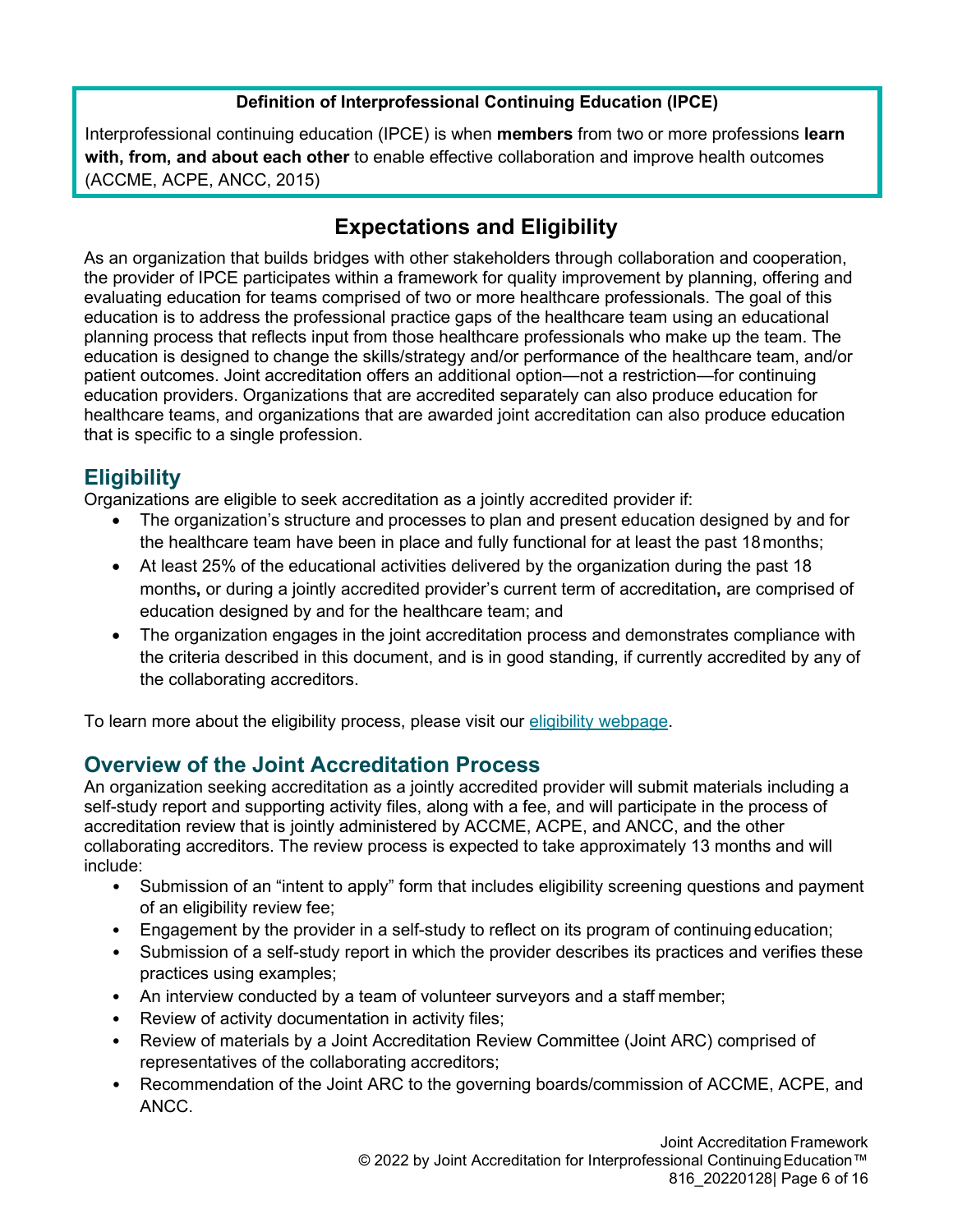### <span id="page-6-0"></span>**Terms and Statuses of Accreditation**

The standard term of accreditation as a jointly accredited provider is as follows:

**New Applicants:** An organization seeking accreditation as a provider of IPCE that **does NOT** currently hold at least one accreditation from at least one of the cofounder accreditors (ACCME, ACPE, or ANCC) or one state accredited body (ACCME Recognized Accreditor or ANCC Accredited Approver) may be awarded a term of up to two years.

**Currently Accredited by ACCME (or ACCME Recognized Accreditor), ACPE, ANCC (or ANCC Accredited Approver):** An organization that is already accredited in good standing by at least one of the national accrediting bodies (ACCME, ACPE and/or ANCC) or one state accrediting body (ACCME Recognized Accreditor or ANCC Accredited Approver) may be awarded a term of up to four years if the provider is determined to be in compliance with all joint accreditation core criteria. If a provider is in noncompliance with one or more core criteria, and is awarded Joint Accreditation, the provider may receive an accreditation term of up to four years with a progress report due at a specified time.

**Reaccreditation for Jointly Accredited Providers**: An organization that is already a jointly accredited provider may be awarded a term of up to four years if the provider is determined to be in compliance with all joint accreditation core criteria. If the provider is in noncompliance with one or more core criteria, and is awarded Joint Accreditation, the provider may receive an accreditation term of up to four years with a progress report due at a specified time.

**Joint Accreditation with Commendation:** Providers that successfully achieve Joint Accreditation with Commendation may be awarded a six-year accreditation term. The six-year term will be available only to providers that achieve Commendation; providers that demonstrate compliance with JAC 1–12, but do not demonstrate compliance with the commendation criteria, will receive a four-year term. Organizations are eligible to seek Joint Accreditation with Commendation if they are currently jointly accredited or they are seeking initial joint accreditation and have been previously accredited by at least one of the following: ACCME, ACPE, or ANCC.

**Probation**: Probation is given to jointly accredited providers that have serious problems meeting Joint Accreditation [requirements.](https://www.jointaccreditation.org/requirements) Providers on Probation are required to submit progress reports. Jointly accredited providers may have their status changed to Probation if their progress reports do not demonstrate correction of noncompliance issues. Most providers on Probation implement improvements quickly, return to a status of Joint Accreditation, and sustain compliance. Providers cannot remain on Probation for longer than two years.

**Note**: Joint Accreditation reserves the right to withhold Joint Accreditation for both initial applicants and providers seeking reaccreditation, if the provider fails to demonstrate or maintain sufficient compliance with the Joint Accreditation criteria and policies. Joint Accreditation reserves the right to award a shortened term of accreditation as determined appropriate in order to reflect changes in an applicant or accredited provider's compliance with the criteria, policies, and/or reports by an applicant or accredited provider's substantive change in its program of IPCE or organizational structure. If a provider already accredited by ACCME, ACPE, or ANCC is not successful at achieving initial Joint Accreditation, the provider will have one year to seek accreditation directly through each individual accrediting or approval body, as desired.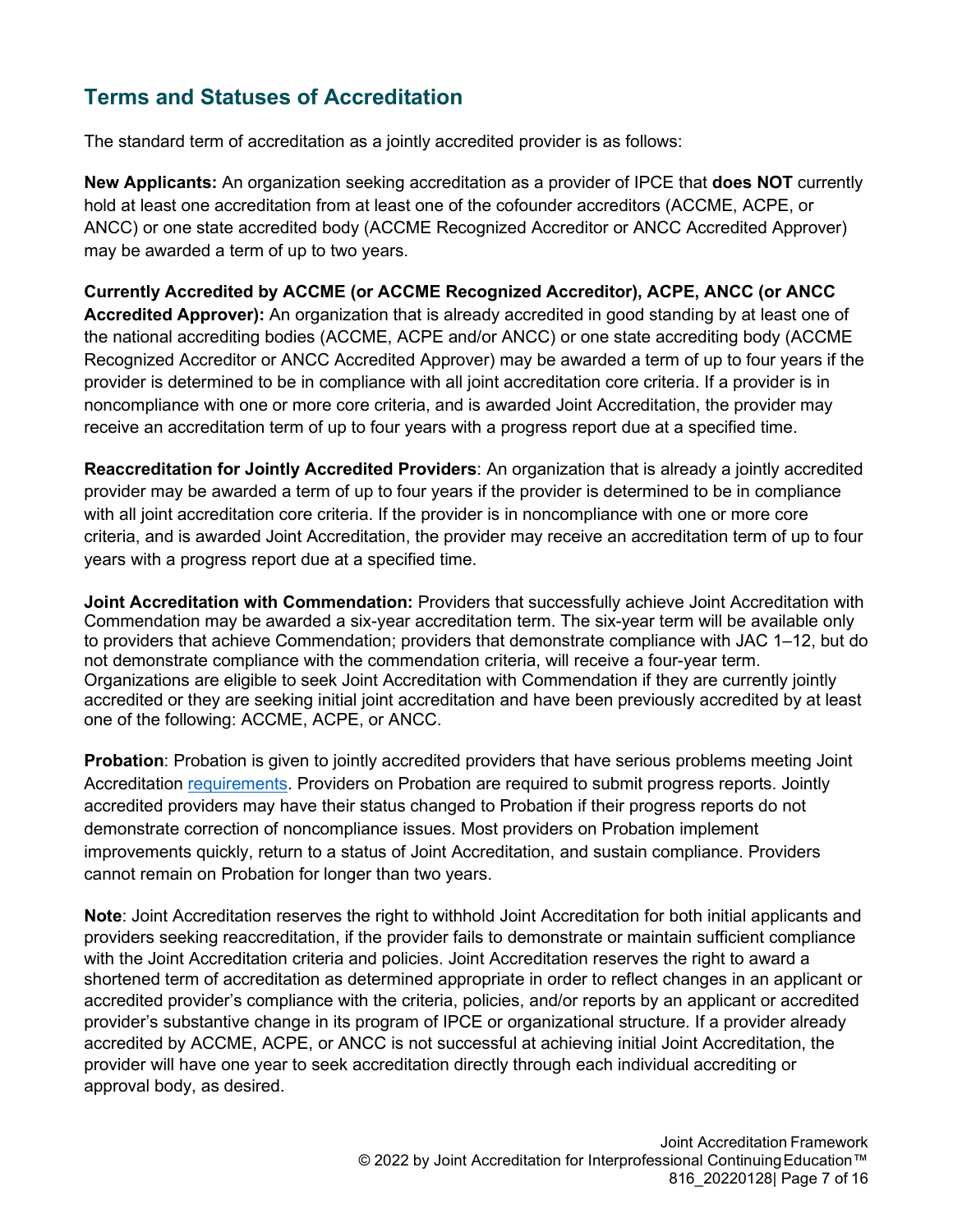#### <span id="page-7-0"></span>**Timeline for Joint Accreditation Process**

| <b>Milestone</b>                                                                                                                                                            | <b>Cycle 1</b>    | <b>Cycle 2</b>    |
|-----------------------------------------------------------------------------------------------------------------------------------------------------------------------------|-------------------|-------------------|
| Determination of eligibility (for initial applicants)<br>Intent to Apply (eligibility questions)<br>$\checkmark$<br>Eligibility Review Fee (non-refundable)<br>$\checkmark$ | June 1            | October 1         |
| Provider informed of eligibility (for initial applicants)                                                                                                                   | July 15           | November 15       |
| Provider seeking reaccreditation submit Intent to Apply                                                                                                                     | June 1            | October 1         |
| Provider deadline to submit:<br>$\checkmark$ List of educational activities<br>$\checkmark$ Payment of Application Fee (non-refundable)                                     | September 1       | January 2         |
| Provider informed which activity files, at a minimum,<br>will be reviewed                                                                                                   | October 15        | February 15       |
| Providers contacted to establish interview date                                                                                                                             | January/ February | April/ May        |
| Provider deadline to submit:<br>$\checkmark$ Self-Study Report<br>$\checkmark$ Activity files                                                                               | March 1           | July 1            |
| Interview                                                                                                                                                                   | April/ May        | August/ September |
| Joint ARC Meeting                                                                                                                                                           | June              | October           |
| Provider notified of decision no later than                                                                                                                                 | July 31           | December 31       |

#### <span id="page-7-1"></span>**Joint Accreditation Fees**

Joint Accreditation utilizes a tiered structure for annual fees. Tiers are assigned by program size, based on the average number of activities **or** learner interactions, whichever falls into the higher tier, over the past three years. There are also flat fees for eligibility reviews, initial applications, reaccreditation, progress reports, extensions, and the addition of professions. Visit [www.jointaccreditation.org](http://www.jointaccreditation.org/) for the current fee schedule.

#### <span id="page-7-2"></span>**Joint Accreditation Policies**

Jointly accredited providers must adhere to policies regarding [administrative responsibilities,](https://www.jointaccreditation.org/administrative-responsibilities) [CE](https://www.jointaccreditation.org/ce-planning-implementation) [planning and implementation,](https://www.jointaccreditation.org/ce-planning-implementation) [use of the Joint Accreditation Statement and Jointly Accredited Provider](https://www.jointaccreditation.org/accreditation-statement-logos) [Mark,](https://www.jointaccreditation.org/accreditation-statement-logos) and [credit requirements.](https://www.jointaccreditation.org/credit-requirements-logos) All policies can be found on the Joint Accreditation website.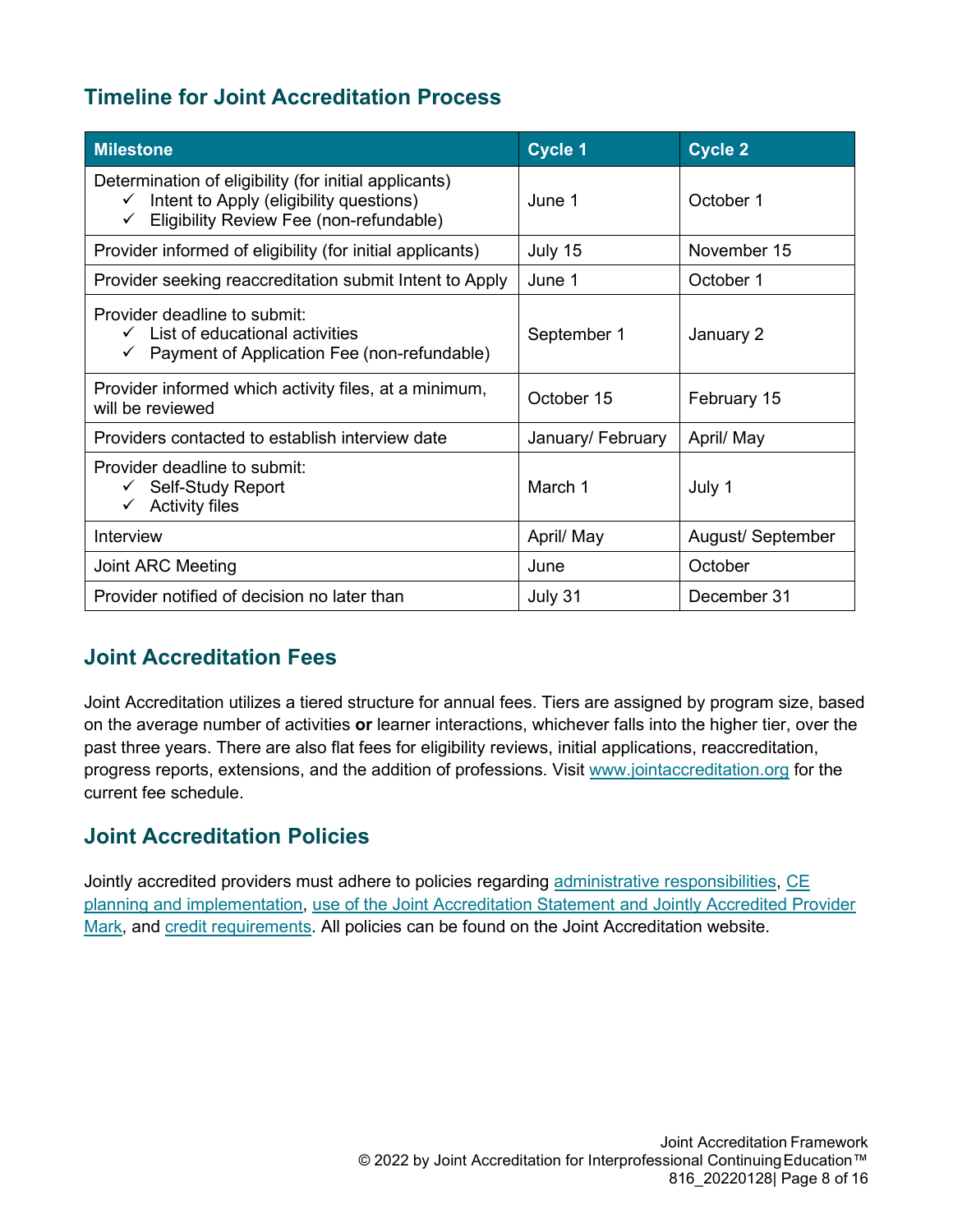## **Joint Accreditation Criteria**

Effective June 1, 2020 (applicable to decisions on or after July 31, 2021)

<span id="page-8-0"></span>An organization's status and term as a jointly accredited provider is based on demonstrated compliance with the following criteria and any current Joint Accreditation administrative policies.

#### <span id="page-8-1"></span>**Mission and Overall Program Improvement**

The following criteria outline the expectation that the accredited provider has a roadmap (CE mission) to guide it in its provision of education, that it periodically assesses how well it is meeting that CE mission, and that it identifies changes or improvements that will allow it to better meet its CE mission.

**JAC 1.** The provider has a continuing education (CE) mission statement that highlights education for the healthcare team with expected results articulated in terms of changes in skills/strategy, or performance of the healthcare team, and/or patient outcomes.

**JAC 2.** The provider gathers data or information and conducts a program-based analysis on the degree to which its CE mission—as it relates to changes in skills/strategy, or performance of the healthcare team, and/or patient outcomes—has been met through the conduct of CE activities/educational interventions.

**JAC 3.** The provider identifies, plans and implements the needed or desired changes in the overall program (e.g., planners, teachers, infrastructure, methods, resources, facilities, interventions) that are required to improve its ability to meet the CE mission.

#### <span id="page-8-2"></span>**Activity Planning and Evaluation**

The following criteria outline the expectations for interprofessional continuing education (IPCE) activities. If the activity is planned for a single profession or multiple professions, but not IPCE, then the criteria would be fulfilled by considering the single profession or target audience. Example: If the activity is designed for nurses only, then the provider would incorporate the educational needs that underlie the practice gaps of nurses.

**JAC 4.** The provider incorporates into IPCE activities the educational needs (knowledge, skills/strategy, or performance) that underlie the practice gaps of the healthcare team and/or the individual members' knowledge, skills/strategy, or performance as members of the healthcare team.

**JAC 5.** The provider generates activities/educational interventions that are designed to change the skills/strategy, or performance of the healthcare team, and/or patient outcomes as described in its mission statement.

**JAC 6.** The provider generates activities/educational interventions around valid content that meets the expectations set by Joint Accreditation.

**JAC 7.** The provider designs education that promotes active learning – so that teams learn from, with, and about each other – consistent with the desired results of the activity.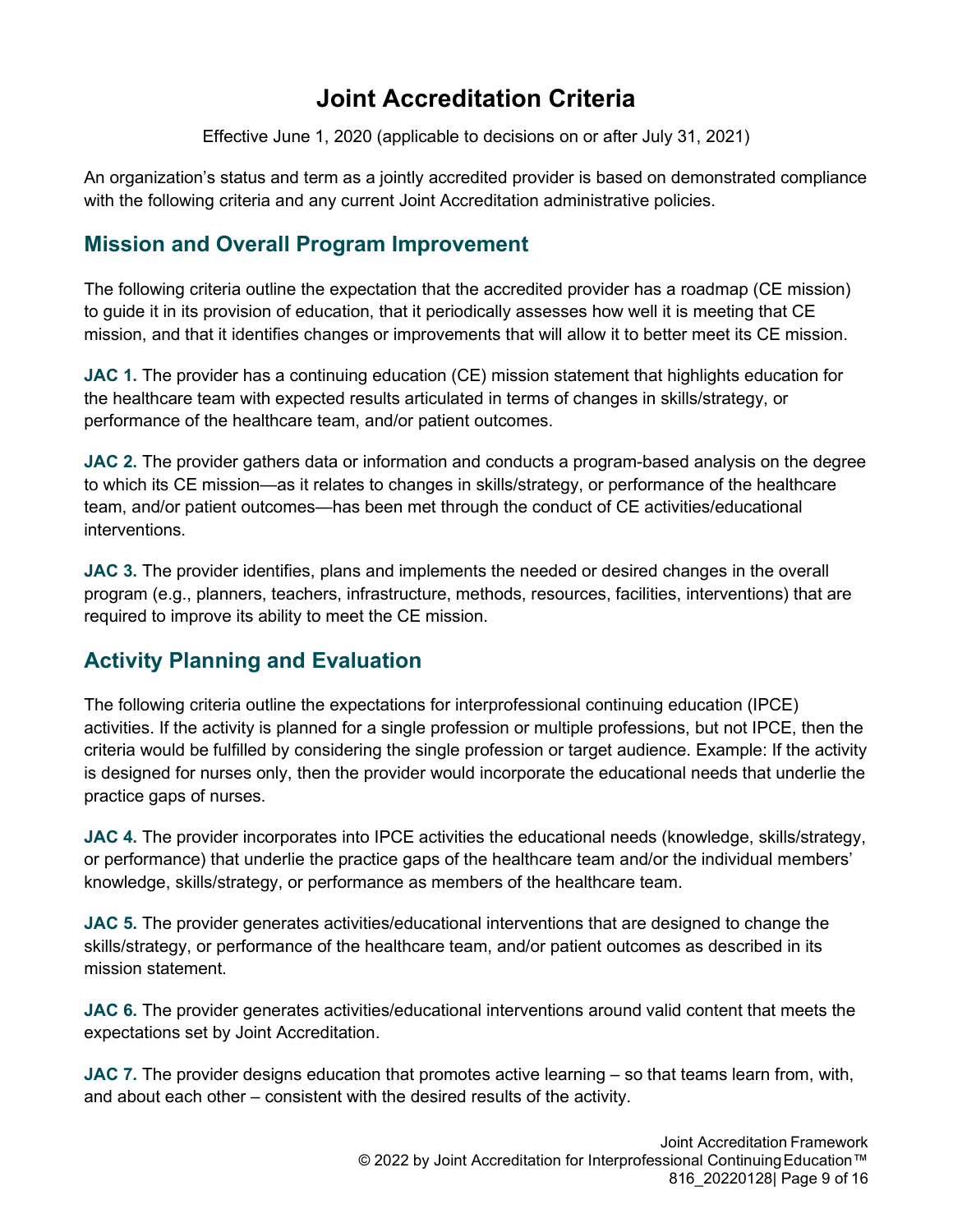**JAC 8.** The provider develops activities/educational interventions in the context of desirable attributes of the healthcare team (e.g., Institute of Medicine competencies, professional competencies, healthcare team competencies: values/ethics, roles and responsibilities, interprofessional communication, teams and teamwork).

**JAC 9.** The provider utilizes support strategies to sustain change as an adjunct to its educational interventions (e.g., reminders, patient feedback).

**JAC 10.** The provider implements strategies to remove, overcome, or address barriers to change in the skills/strategy or performance of the healthcare team.

**JAC 11.** The provider analyzes changes in the healthcare team (skills/strategy, performance) and/or patient outcomes achieved as a result of its IPCE activities/educational interventions.

#### <span id="page-9-0"></span>**Integrity and Independence**

The following criterion outlines the expectations for ensuring that accredited continuing education serves the needs of patients and the public; presents learners with only accurate, balanced, scientifically justified recommendations; assures learners they can trust accredited continuing education to help them deliver, safe, effective, cost-effective, and compassionate care that is based on best practice and evidence; and creates a clear, unbridgeable separation between accredited continuing education and marketing and sales.

**JAC 12.** The provider develops activities/interventions that comply with the [Standards for Integrity and](https://accme.org/accreditation-rules/standards-for-integrity-independence-accredited-ce) [Independence in Accredited Continuing Education,](https://accme.org/accreditation-rules/standards-for-integrity-independence-accredited-ce) which includes the responsibility to:

- a. Ensure content is valid.
- b. Prevent commercial bias and marketing in accredited continuing education.
- c. Identify, mitigate, and disclose relevant financial relationships.
- d. Manage commercial support appropriately (if applicable).
- e. Manage ancillary activities offered in conjunction with accredited continuing education (if applicable).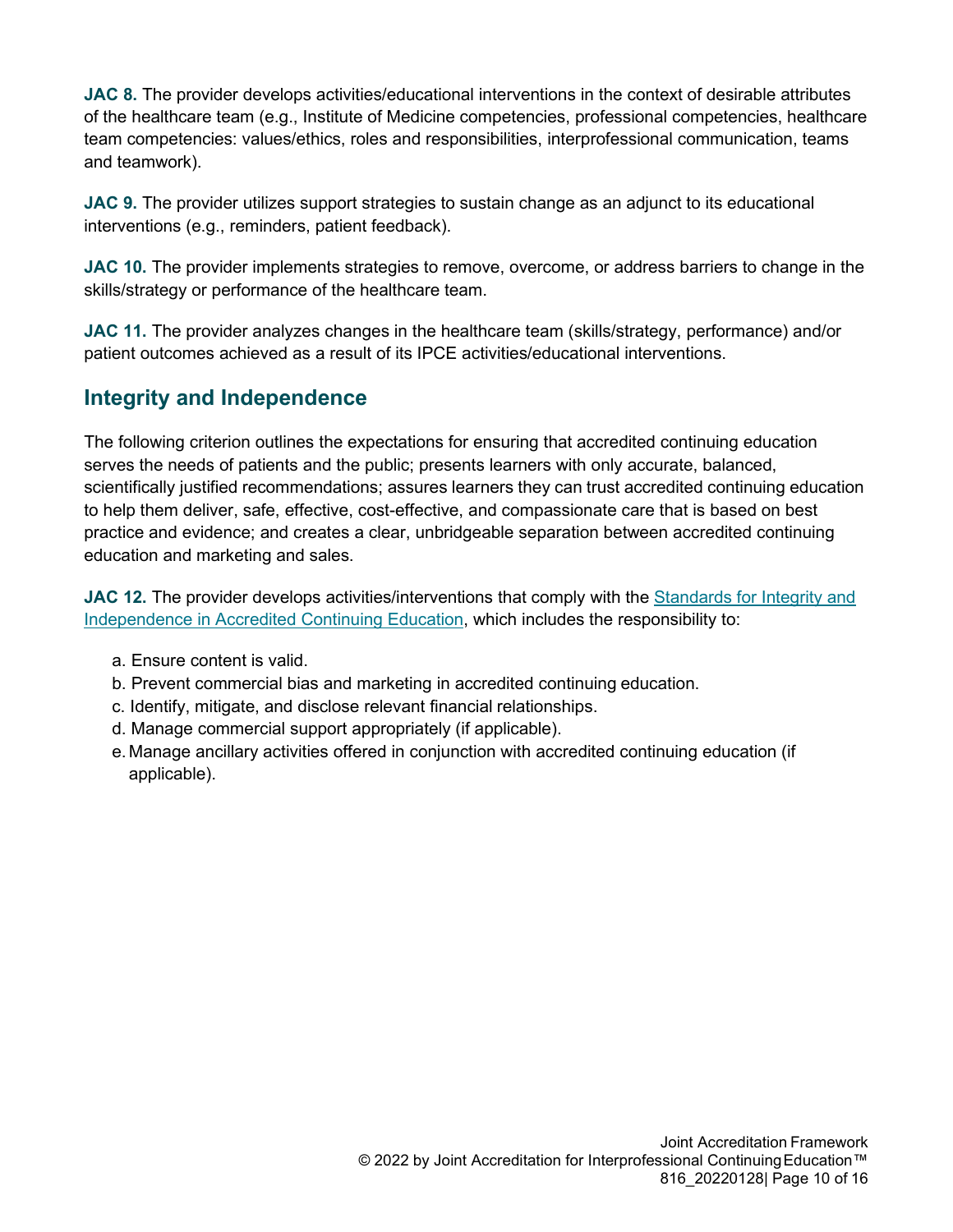<span id="page-10-0"></span>Joint Accreditation offers accredited organizations the option of demonstrating compliance with a menu of criteria that go beyond the core Joint Accreditation Criteria (JAC 1-12). These optional criteria seek to provide additional incentive as well as encouragement to providers to expand their reach and impact in the IPCE/CE environment.

**Menu Structure**: Joint Accreditation uses a menu structure for organizations seeking commendation in order to create flexibility, reflect the diversity of the IPCE community, and offer a pathway for all provider types to achieve commendation. To achieve commendation, providers need to demonstrate compliance with JAC 1–12 **and** any seven of the 13 commendation criteria.

**Critical Elements and Standards for Compliance:** Critical elements and standards have been defined to be explicit about what demonstrates compliance with each of the commendation criteria. For those commendation criteria that are activity-based (where compliance is demonstrated through the planning, implementation, or evaluation of activities), providers will be expected to demonstrate compliance with at least 10% of their activities, including demonstration in some IPCE activities. For those commendation criteria that are organizational or project-based, the specific amount or number of projects required to demonstrate compliance has been defined in the critical elements and standards.

**Eligibility:** Organizations are eligible to seek Joint Accreditation with Commendation if they are currently jointly accredited or they are seeking initial joint accreditation and have been previously accredited by at least one of the following: ACCME, ACPE, or ANCC.

**Optional**: The opportunity to seek and achieve Joint Accreditation with Commendation is optional, and none of the commendation criteria are required.

**Accreditation Term:** Providers that successfully achieve Joint Accreditation with Commendation will be awarded a six-year accreditation term. The six-year term will only be available to providers that achieve Commendation; providers that demonstrate compliance with JAC 1–12, but do not demonstrate compliance with the commendation criteria, will receive a four-year term.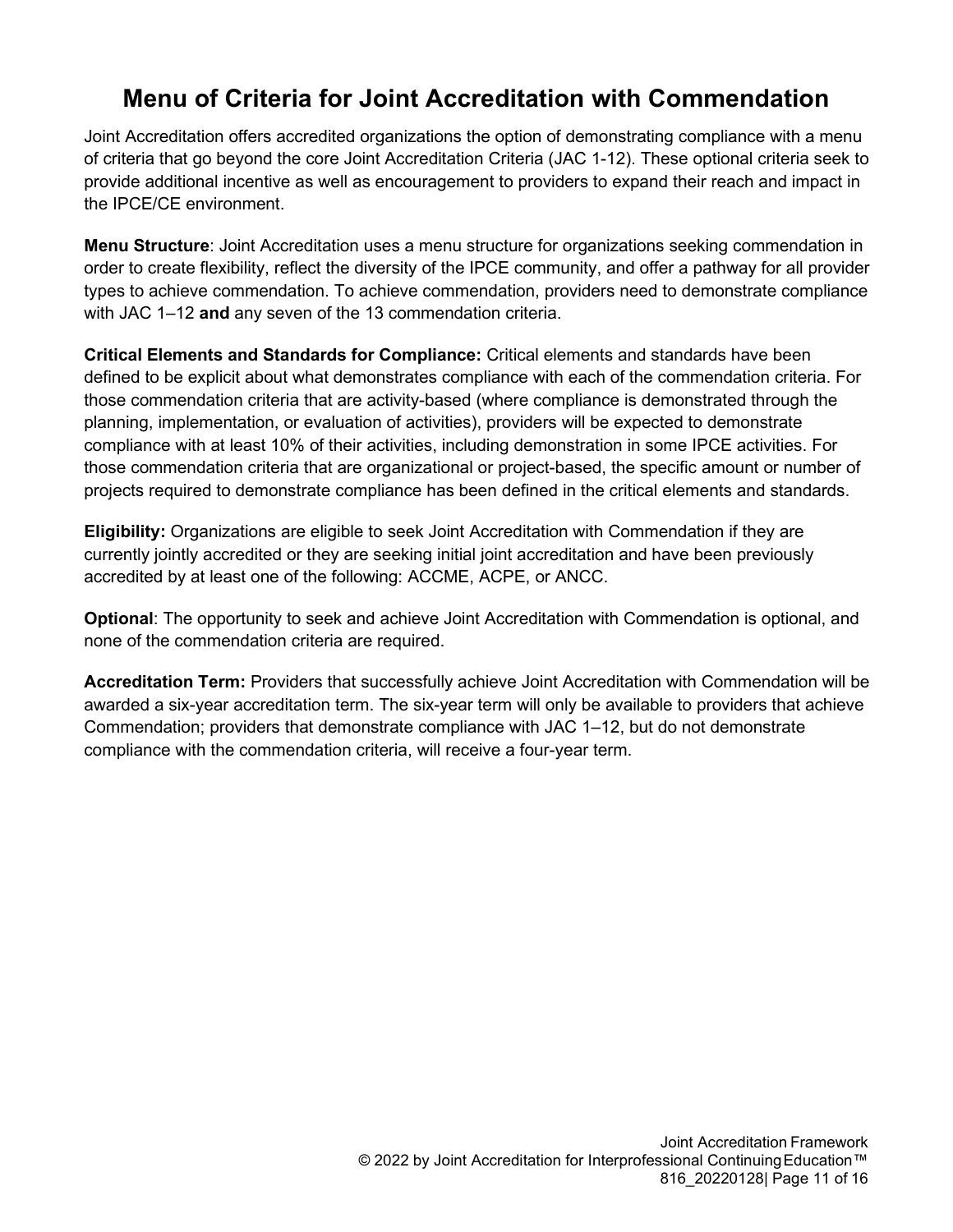**JAC 13.** The provider engages patients as planners and teachers in accredited IPCE and/or CE.

**JAC 14.** The provider engages students of the health professions as planners and teachers in accredited IPCE and/or CE.

**JAC 15.** The provider supports the continuous professional development of its own education team.

**JAC 16.** The provider engages in research and scholarship related to accredited IPCE and/or CE and disseminates findings through presentation or publication.

**JAC 17.** The provider integrates the use of health and/or practice data of its own learners in the planning and presentation of accredited IPCE and/or CE.

**JAC 18.** The provider identifies and addresses factors beyond clinical care (e**.**g., social determinants) that affect the health of patients and integrates those factors into accredited IPCE and/or CE.

**JAC 19.** The provider collaborates with other organizations to address population health issues.

**JAC 20.** The provider designs accredited IPCE and/or CE (that includes direct observation and formative feedback) to optimize communication skills of learners.

**JAC 21.** The provider designs accredited IPCE and/or CE (that includes direct observation and formative feedback) to optimize technical and procedural skills of learners.

**JAC 22.** The provider creates and facilitates the implementation of individualized learning plans.

**JAC 23.** The provider demonstrates improvement in the performance of healthcare teams as a result of its overall IPCE program.

**JAC 24.** The provider demonstrates healthcare quality improvement achieved through the involvement of its overall IPCE program.

**JAC 25.** The provider demonstrates the positive impact of its overall IPCE program on patients or their communities.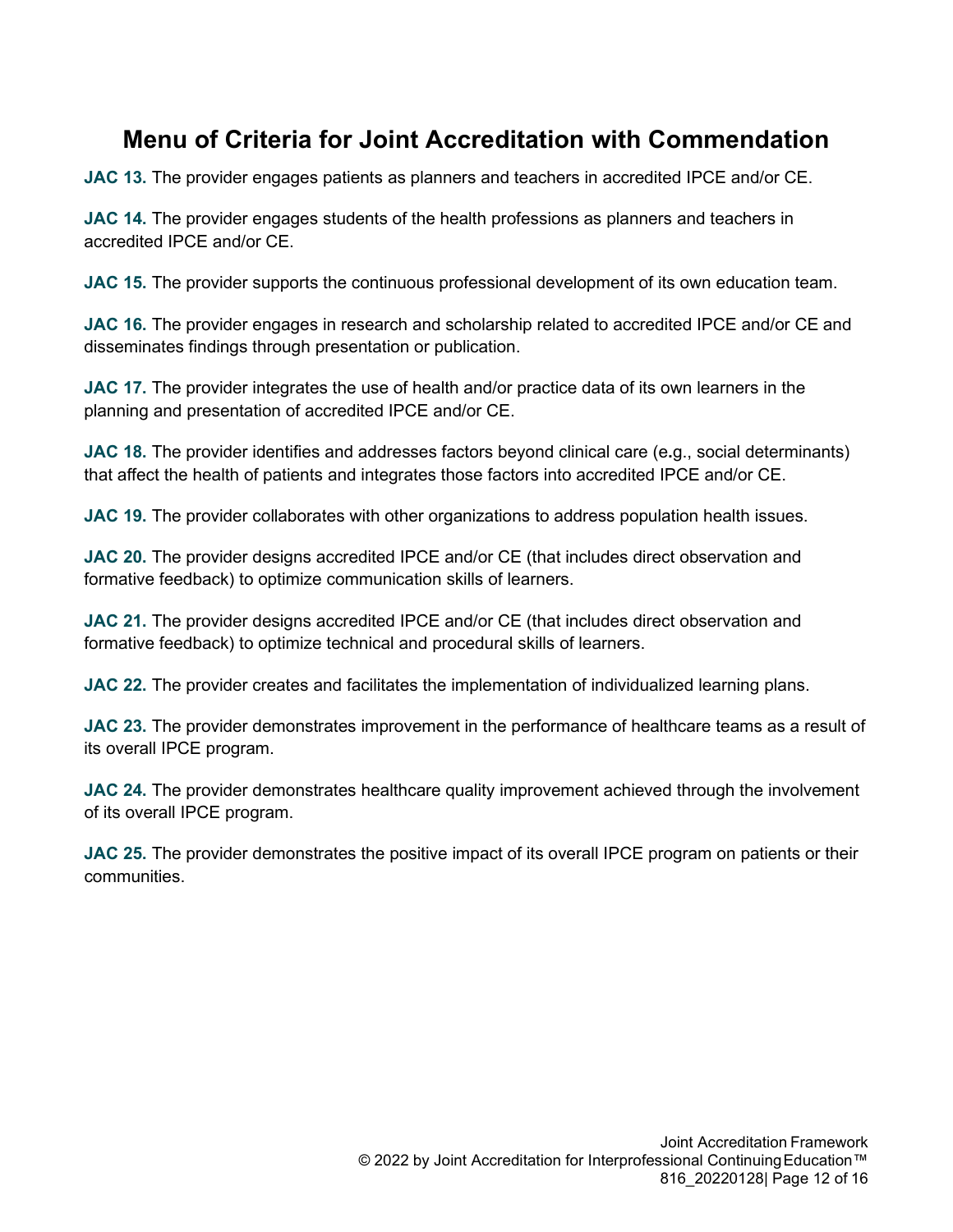<span id="page-12-0"></span>

| <b>Criterion</b> |                                                                                                                                                       | <b>Rationale</b>                                                                                                                                                                                                                                                                                                                                                                                                                                                                                                                  | <b>Critical Elements</b>                                                                                                                                                                                                                                                                                                                                                      | <b>The Standard</b>                                                                                                                                                                                                                         |
|------------------|-------------------------------------------------------------------------------------------------------------------------------------------------------|-----------------------------------------------------------------------------------------------------------------------------------------------------------------------------------------------------------------------------------------------------------------------------------------------------------------------------------------------------------------------------------------------------------------------------------------------------------------------------------------------------------------------------------|-------------------------------------------------------------------------------------------------------------------------------------------------------------------------------------------------------------------------------------------------------------------------------------------------------------------------------------------------------------------------------|---------------------------------------------------------------------------------------------------------------------------------------------------------------------------------------------------------------------------------------------|
| <b>JAC 13</b>    | The provider<br>engages patients<br>as planners and<br>teachers in<br>accredited<br>interprofessional<br>continuing<br>education (IPCE)<br>and/or CE. | Accredited continuing education (CE) is enhanced<br>when it incorporates the interests of the people who<br>are served by the healthcare system. This can be<br>achieved when patients and/or public representatives<br>are engaged in the planning and delivery of CE. This<br>criterion recognizes providers that incorporate patient<br>and/or public representatives as planners and teachers<br>in the accredited program.                                                                                                   | $\square$ Includes planners who are<br>patients and/or public<br>representatives; AND<br>$\square$ Includes teachers who are<br>patients and/or public<br>representatives.                                                                                                                                                                                                    | Attest to meeting this<br>criterion in at least 10% of<br>activities (but no less than<br>two for small providers)<br>during the accreditation term.<br>At review, submit evidence<br>for this many activities:*<br>S: 2; M: 4; L: 6; XL: 8 |
| <b>JAC 14</b>    | The provider<br>engages students<br>of the health<br>professions as<br>planners and<br>teachers in<br>accredited IPCE<br>and/or CE.                   | This criterion recognizes providers for building bridges<br>across the healthcare education continuum and for<br>creating an environment that encourages students of<br>the health professions and practicing healthcare<br>professionals to work together to fulfill their<br>commitment to lifelong learning. For the purpose of this<br>criterion, students refers to students of any of the<br>health professions, across the continuum of healthcare<br>education, including professional schools and graduate<br>education. | $\square$ Includes planners who are<br>students of the health professions;<br><b>AND</b><br>$\Box$ Includes teachers who are<br>students of the health professions.                                                                                                                                                                                                           | Attest to meeting this criterion<br>in at least 10% of activities<br>(but no less than two) during<br>the accreditation term.<br>At review, submit evidence<br>for this many activities:*<br>S: 2; M: 4; L: 6; XL: 8                        |
| <b>JAC 15</b>    | The provider<br>supports the<br>continuous<br>professional<br>development of<br>its own education<br>team.                                            | The participation of IPCE professionals in their own<br>continuous professional development (CPD) supports<br>improvements in their CE programs and advances the<br>IPCE profession. This criterion recognizes providers<br>that enable their IPCE team to participate in CPD in<br>domains relevant to the IPCE enterprise. The IPCE<br>team are those individuals regularly involved in the<br>planning and development of IPCE/CE activities, as<br>determined by the provider.                                                | □ Creates an IPCE-related<br>continuous professional<br>development plan for all members<br>of its IPCE team; AND<br>$\square$ Learning plan is based on needs<br>assessment of the team; AND<br>□ Learning plan includes some<br>activities external to the provider;<br><b>AND</b><br>$\square$ Dedicates time and resources for<br>the IPCE team to engage in the<br>plan. | At review, submit description<br>showing that the plan has<br>been implemented for the<br>IPCE team during the<br>accreditation term.                                                                                                       |

\*Program Size by Activities per Term: S (small): <39; M (medium): 40 -100; L (large): 101-250; XL (extra large): >250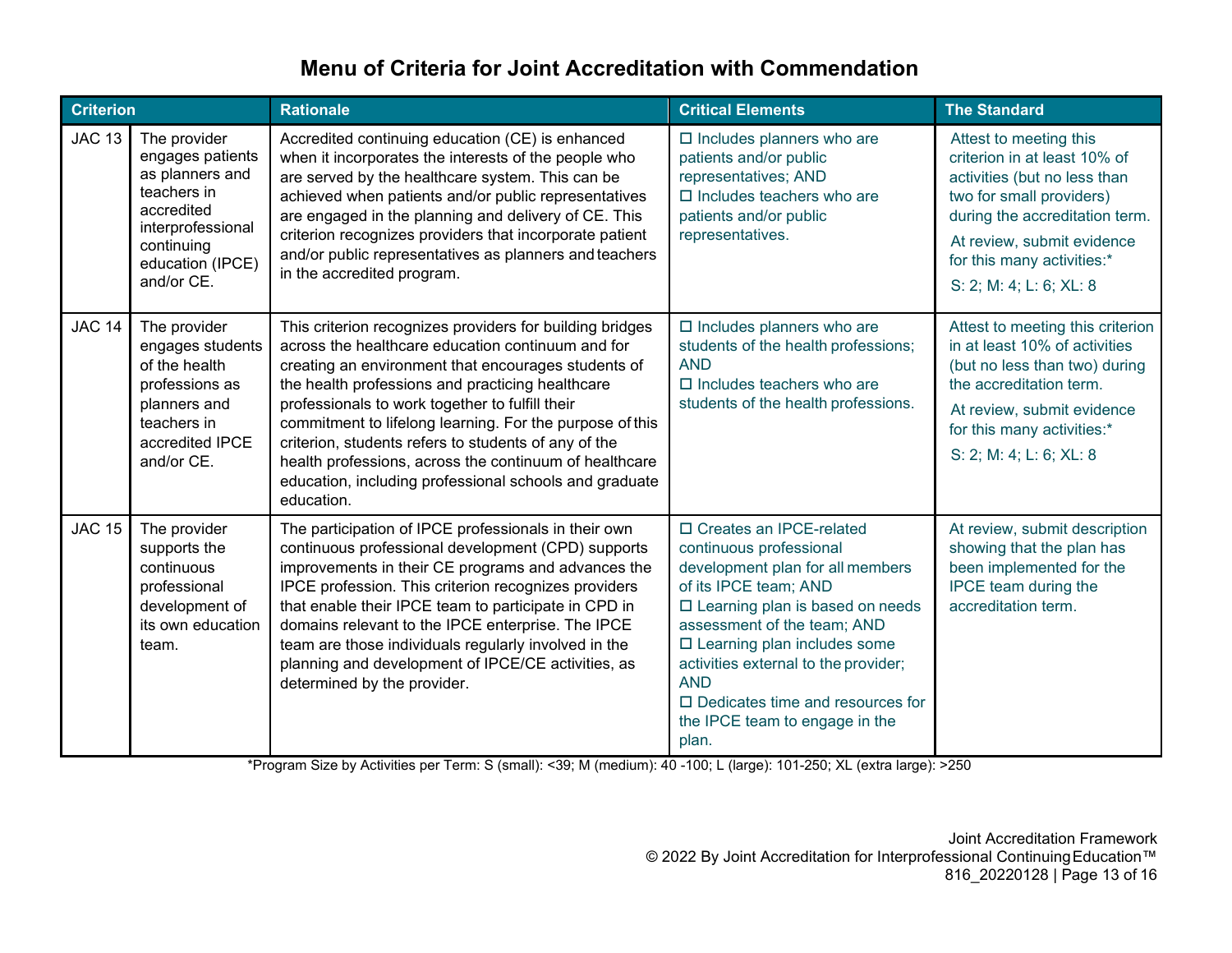| <b>Criterion</b> |                                                                                                                                                                                                                           | <b>Rationale</b>                                                                                                                                                                                                                                                                                                                                                                                                                                                                                                                                           | <b>Critical Elements</b>                                                                                                                                                          | <b>The Standard</b>                                                                                                                                                                                                           |
|------------------|---------------------------------------------------------------------------------------------------------------------------------------------------------------------------------------------------------------------------|------------------------------------------------------------------------------------------------------------------------------------------------------------------------------------------------------------------------------------------------------------------------------------------------------------------------------------------------------------------------------------------------------------------------------------------------------------------------------------------------------------------------------------------------------------|-----------------------------------------------------------------------------------------------------------------------------------------------------------------------------------|-------------------------------------------------------------------------------------------------------------------------------------------------------------------------------------------------------------------------------|
| <b>JAC 16</b>    | The provider engages<br>in research and<br>scholarship related to<br>accredited IPCE<br>and/or CE and<br>disseminates findings<br>through presentation<br>or publication.                                                 | Engagement by jointly accredited providers in the<br>scholarly pursuit of research related to the<br>effectiveness of and best practices in IPCE and/or CE<br>supports the success of the enterprise. Participation<br>in research includes developing and supporting<br>innovative approaches, studying them, and<br>disseminating the findings.                                                                                                                                                                                                          | $\Box$ Conducts scholarly pursuit relevant to<br>IPCE and/or CE; AND<br>□ Submits, presents, or publishes a<br>poster, abstract, or manuscript to or in a<br>peer-reviewed forum. | At review, submit<br>description of two<br>projects completed<br>during the<br>accreditation term and<br>the dissemination<br>method used for each.                                                                           |
| <b>JAC 17</b>    | The provider<br>advances the use of<br>health and practice<br>data for healthcare<br>improvement.                                                                                                                         | The collection, analysis, and synthesis of health and<br>practice data/information derived from the care of<br>patients can contribute to patient safety, practice<br>improvement, and quality improvement. Health and<br>practice data can be gleaned from a variety of<br>sources; some examples include electronic health<br>records, public health records, prescribing datasets,<br>and registries. This criterion will recognize providers<br>that use these data to teach about health informatics<br>and improving the quality and safety of care. | $\Box$ Teaches about collection, analysis, or<br>synthesis of health/practice data; AND<br>$\square$ Uses health/practice data to teach<br>about healthcare improvement.          | Demonstrate the<br>incorporation of health<br>and practice data into<br>the provider's<br>educational program<br>with examples from<br>this number of<br>activities:*<br>S: 2; M: 4; L: 6; XL: 8                              |
| <b>JAC 18</b>    | The provider identifies<br>and addresses factors<br>beyond clinical care<br>(e.g., social<br>determinants) that<br>affect the health of<br>patients and<br>integrates those<br>factors into accredited<br>IPCE and/or CE. | This criterion recognizes providers for expanding their<br>IPCE and CE programs beyond clinical care<br>education to address factors affecting the health of<br>populations. Some examples of these factors include<br>health behaviors; economic, social, and<br>environmental conditions; healthcare and payer<br>systems; access to care; health disparities; or the<br>population's physical environment.                                                                                                                                              | □ Teaches strategies that learners can<br>use to achieve improvements in<br>population health                                                                                     | Attest to meeting this<br>criterion in at least<br>10% of activities (but<br>no less than two)<br>during the<br>accreditation term.<br>At review, submit<br>evidence for this many<br>activities:*<br>S: 2; M: 4; L: 6; XL: 8 |

\*Program Size by Activities per Term: S (small): <39; M (medium): 40 -100; L (large): 101-250; XL (extra large): >250

Joint Accreditation Framework © 2022 By Joint Accreditation for Interprofessional ContinuingEducation™ 816\_20220128 | Page 14 of 16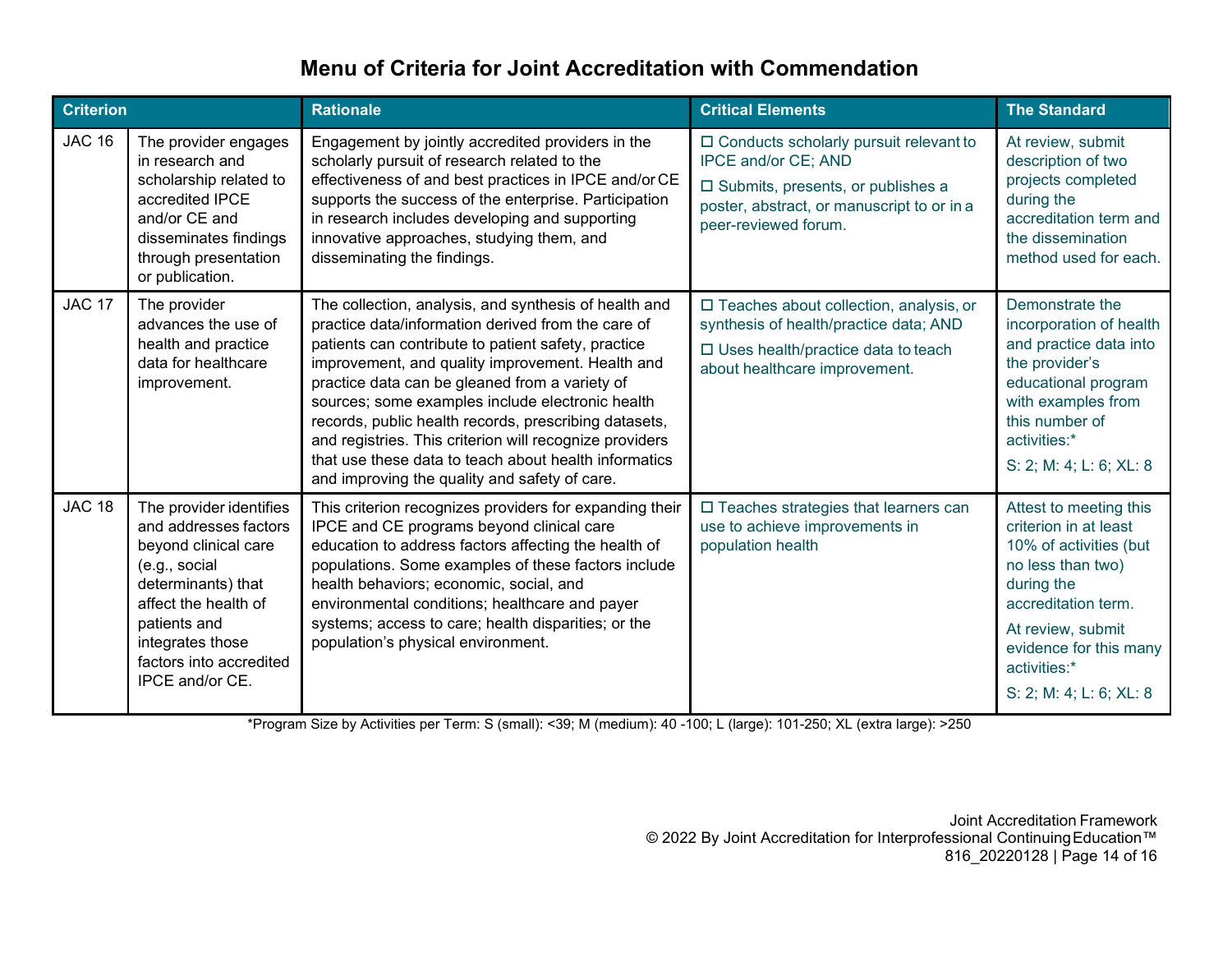| <b>Criterion</b> |                                                                                                                                                                                                                            | <b>Rationale</b>                                                                                                                                                                                                                                                                                                                                                                                                                                                                                                               | <b>Critical Elements</b>                                                                                                                                                                                                                                                                                                                            | <b>The Standard</b>                                                                                                                                  |
|------------------|----------------------------------------------------------------------------------------------------------------------------------------------------------------------------------------------------------------------------|--------------------------------------------------------------------------------------------------------------------------------------------------------------------------------------------------------------------------------------------------------------------------------------------------------------------------------------------------------------------------------------------------------------------------------------------------------------------------------------------------------------------------------|-----------------------------------------------------------------------------------------------------------------------------------------------------------------------------------------------------------------------------------------------------------------------------------------------------------------------------------------------------|------------------------------------------------------------------------------------------------------------------------------------------------------|
| <b>JAC 19</b>    | The provider<br>collaborates with other<br>organizations to more<br>effectively address<br>population health issues.                                                                                                       | Collaboration among people and organizations<br>builds stronger, more empowered systems. This<br>criterion recognizes providers that apply this<br>principle by building collaborations with other<br>organizations that enhance the effectiveness of the<br>IPCE program in addressing community/population<br>health issues.                                                                                                                                                                                                 | □ Creates or continues<br>collaborations with one or<br>more healthcare or community<br>organization(s); AND<br>$\Box$ Demonstrates that the<br>collaborations augment the<br>provider's ability to address<br>population health issues.                                                                                                            | Demonstrate the presence of<br>collaborations that are aimed<br>at improving population<br>health with four examples<br>from the accreditation term. |
| <b>JAC 20</b>    | The provider designs<br>accredited<br>interprofessional<br>continuing education<br>(IPCE) and/or CE (that<br>includes direct<br>observation and<br>formative feedback) to<br>optimize communication<br>skills of learners. | Communication skills are essential for professional<br>practice. Communication skills include verbal,<br>nonverbal, listening, and writing skills. Some<br>examples are communications with patients,<br>families, and teams; and presentation, leadership,<br>teaching, and organizational skills. This criterion<br>recognizes providers that help learners become<br>more self-aware of their communication skills and<br>offer IPCE/CE to improve those skills.                                                            | □ Provides IPCE/CE to<br>improve communication skills;<br><b>AND</b><br>$\Box$ Includes an evaluation of<br>observed (e.g., in person or<br>video) communication skills;<br><b>AND</b><br>$\Box$ Provides formative feedback<br>to the learner about<br>communication skills.                                                                       | At review, submit evidence<br>for this many activities:*<br>S: 2; M: 4; L: 6; XL: 8                                                                  |
| <b>JAC 21</b>    | The provider designs<br>accredited IPCE and/or<br>CE (that includes direct<br>observation and<br>formative feedback) to<br>optimize technical and<br>procedural skills of<br>learners.                                     | Technical and procedural skills that are<br>psychomotor in nature are essential to many<br>aspects of professional practice, and need to be<br>learned, updated, reinforced, and reassessed.<br>Some examples of these skills are operative skill,<br>device use, procedures, physical examination,<br>specimen preparation, resuscitation, and critical<br>incident management. This criterion recognizes<br>providers that offer IPCE/CE to help learners gain,<br>retain, or improve technical and/or procedural<br>skills. | □ Provides IPCE/CE<br>addressing psychomotor<br>technical and or/procedural<br>skills; AND<br>$\Box$ Includes an evaluation of<br>observed (e.g., in person or<br>video) psychomotor technical<br>or procedural skill;<br><b>AND</b><br>$\Box$ Provides formative feedback<br>to the learner about<br>psychomotor technical or<br>procedural skill. | At review, submit evidence<br>for this many activities:*<br>S: 2; M: 4; L: 6; XL: 8                                                                  |

\*Program Size by Activities per Term: S (small): <39; M (medium): 40 -100; L (large): 101-250; XL (extra large): >250